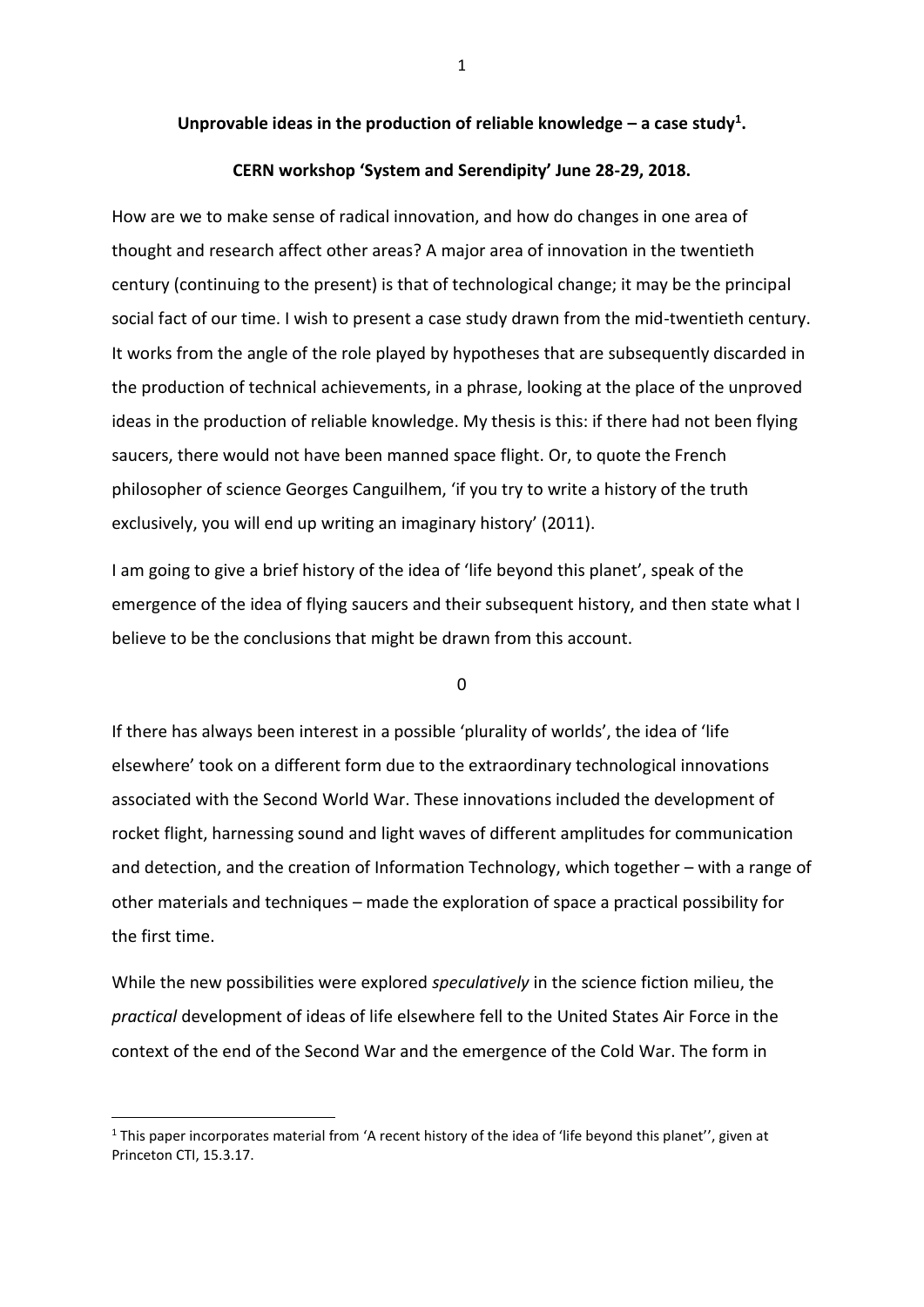which life elsewhere was conceived was the product of an organization based on advanced technology crossed with a situation of a high state of threat to home security. You cannot separate out ideas concerning the contemporary forms of life from beyond this planet from the constellation of military, technological and industrial interests, driven by science and funded by the tax base, and so of concern to both politicians and the press. The primary work was done, and the forms given shape and substance, in this constellation and primarily by a unit in Air Force Intelligence.

This work was not undertaken intentionally: there was no programme to design and launch flying saucers. They emerged instead in an apparatus of reports, memos and investigations, which led to organizational changes and the attribution of budgets, and to the assembling of records and the development of equipment to record and measure the phenomena, and then resulted in a series of conflicts in interpretation, hypotheses put forward, policy decisions and reversals of decisions, conflicts between factions, the inflection of certain careers, the destruction of documents, and a series of attempts to shape accounts of past history and to redirect public opinion, if necessary by deception and propaganda.

If you wanted evidence for 'flying saucers' or 'disks' – which is the form life from elsewhere took on in the late forties and early fifties – you should look less to the always-ambiguous material of reports of sightings and more to this remarkable series of organizational effects, leading to disturbances of a local but sometimes quite acute kind, which are well-evidenced and available in the now fairly open archives of the organizations in question (see Swords & Powell 2012 for the most recent summary). In sum, if we look for evidence not in objects and isolated acts but in networks and events, there is a good deal to be considered.

Probably the best way to understand flying saucers is as a scientific hypothesis which was tested in various ways but ultimately discarded as lacking convincing supporting evidence. As such, it has had a varied subsequent history, not least in lending itself as a component to further investigations, when elements are borrowed by other hypotheses to be tested in their turn.

While early Air Force interest was triggered by visual sightings, reported for the most part by pilots, the issue was given definitive form by the deployment of a home radar system across the United States around 1950. This was an enormous technical operation, involving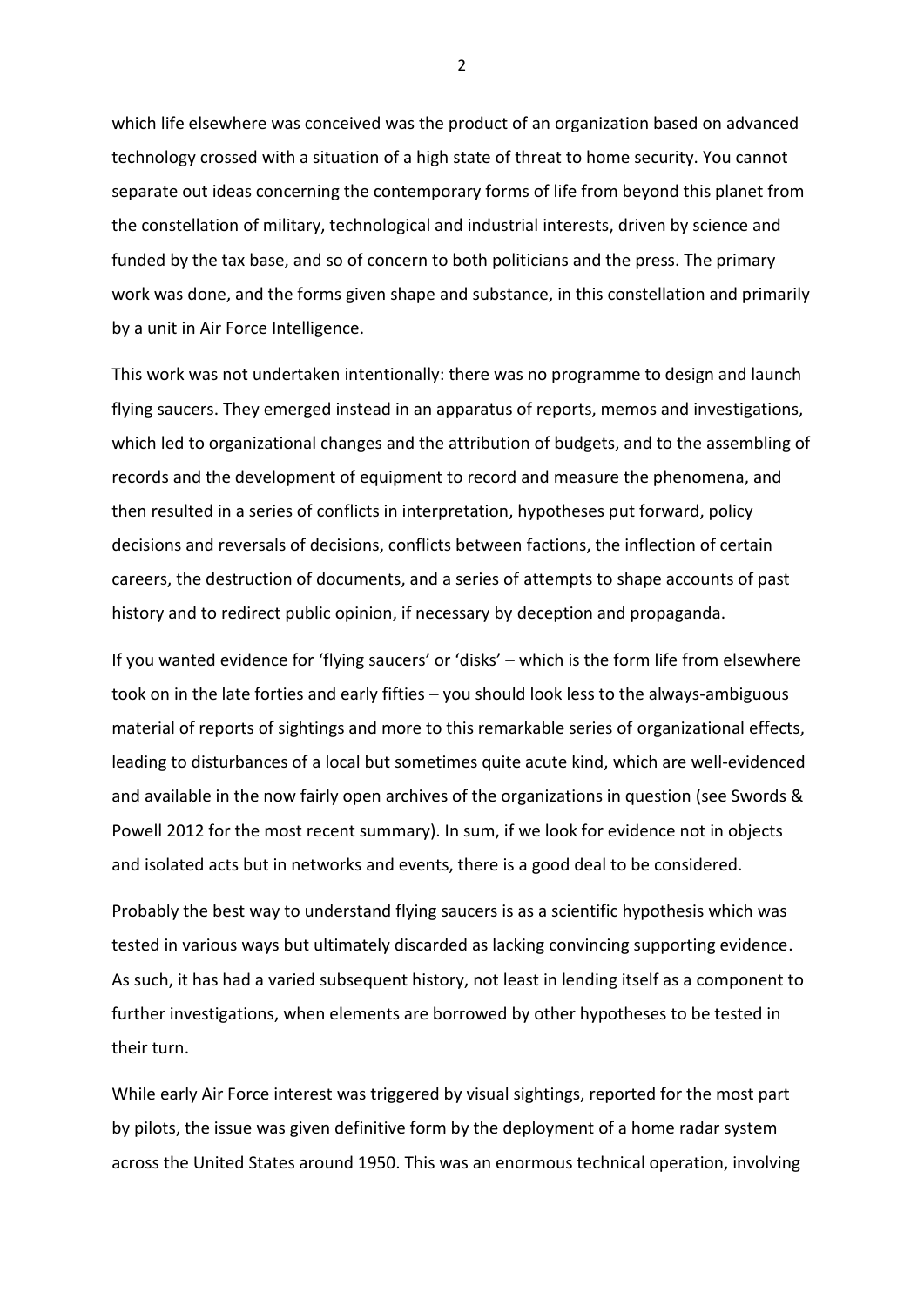the development and rolling out both of radar systems and of communications networks throughout the home territory to defend against a potential Soviet nuclear attack which, as a side-product, appeared to produce objective evidence of what came to be known as 'Unidentified Flying Objects' (UFOs). The Air Force applied standard Intelligence procedures to these UFOs as a small-scale operation within the department which had the business of tracking and investigating the properties of enemy aircraft.

Hence the range of practices already listed, from memos to major rows, which gave form and substance to the mysterious objects being sought; though no saucer was ever grounded or captured, nor any individual machine identified, nor even clearly photographed, the existence of these objects can be traced through their effects in a whole range of human activities both regular and anomalous, involving not only the military and security organizations, but also the press, politicians up to the Presidential level, and many members of the public.

My point here is a simple one: if you go back to the early period – 1947 to 1953 – and look at the documents, flying saucers or UFOs are a product of the constellation of various military, industrial, technological and scientific interests of the time, and life elsewhere takes this form and no other because of its site of production. Life elsewhere could have had other forms, but (by and large) it did not. Above all, these forms are not some kind of myth invented in the margins of society which sensible and responsible people must shake off; they are indeed the expression of a contentious but orthodox hypothesis – termed the 'Interplanetary hypothesis' at the time – that these machines come from other planets, other planetary civilizations, and are intelligently guided.

Let me offer two clarifications before moving on. First, the form of the emergence of the interplanetary hypothesis can be traced through the documents. Once the sighting of what came to be known as Unidentified Flying Objects became accepted as a problem to be resolved, a sequence of questions followed. Initially, is this a secret weapon being developed by another branch of the Armed Forces about which we have not been informed? Once that had been denied, a second question followed: is it a Russian weapon we don't know about being tested? But no reason could be given for testing new weapons over American territory. So, the third question followed, is it 'interplanetary'? A standard set of Intelligence techniques worked out in the Second World War were set to work and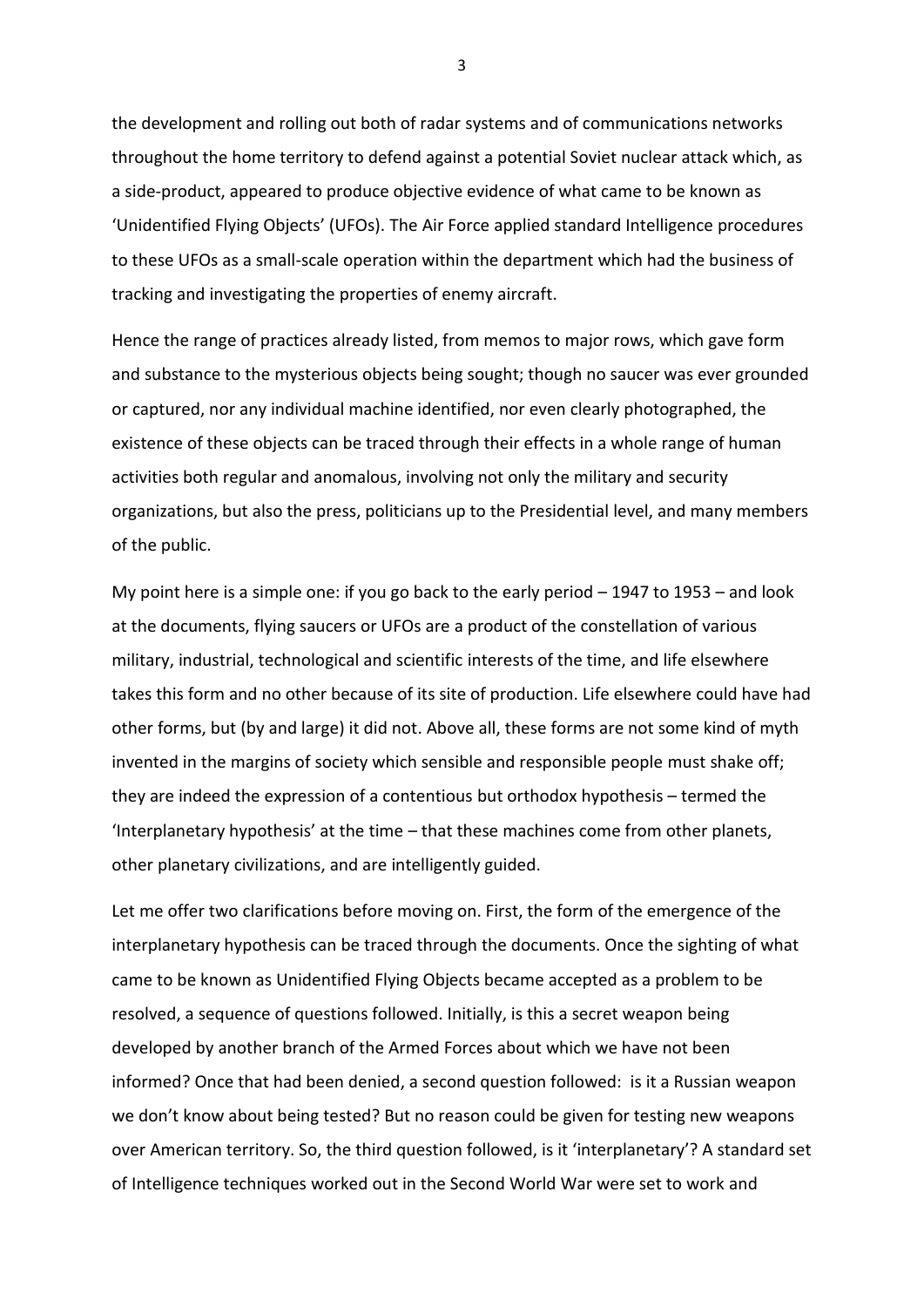applied to the problem thus identified, and men transferred from working on the Russian Mig 15 fighter, newly-introduced in Korea. (There are interesting questions about why engineers are not fazed by a priori impossibilities in the way that scientists are).

Second, a crucial question, which I can do no more now than point to, is where did the 'interplanetary hypothesis' come from? Why was such a possibility conceivable at all? In other words, why do we project ideas of intelligent life onto and into space, and imagine life forms which show a reciprocal interest in human civilization? The brief answer is that the hypothesis comes from Theosophy, a late nineteenth century movement concerned to give a narrative shape to the extraordinary advances by the physical sciences and evolutionary biology in the period, whose cosmology was disseminated through pulp science fiction in the first part of the twentieth century. The history of the interplanetary hypothesis can be traced and its moment of glory in security circles, which I have sketched, recorded. There is however a second part to this story.

0

The hypothesis was not supported, though the history of its suppression is a delicate tale, but by the time it was discarded – it took the Air Force until 1968 to close its investigative department – it had taken on a life of its own. To sketch this subsequent life in brief, the specific form of life elsewhere, which had been forged in this post-War Security crucible by engineers in Air Force uniforms, went in two directions from the late 1950s, towards alien abductions, on the one hand, and the development of NASA, on the other.

The first direction was that of alien abductions. Notions of machines from elsewhere, registered by our technology, retreated into the background, and instead a new series of techniques were engaged with, consisting in therapy, hypnosis and recovered memories. The site of production moved from a series of state concerns with Security and military technology to the far more domestic sphere of the family, psychology and counselling. And the focus shifted from questions of objective evidence – radar traces, photographs, recovered machines – to personal experience of such matters as lost time and telepathically-received messages shaping the individual's life-course, as well as of medical investigations, often with a reproductive focus.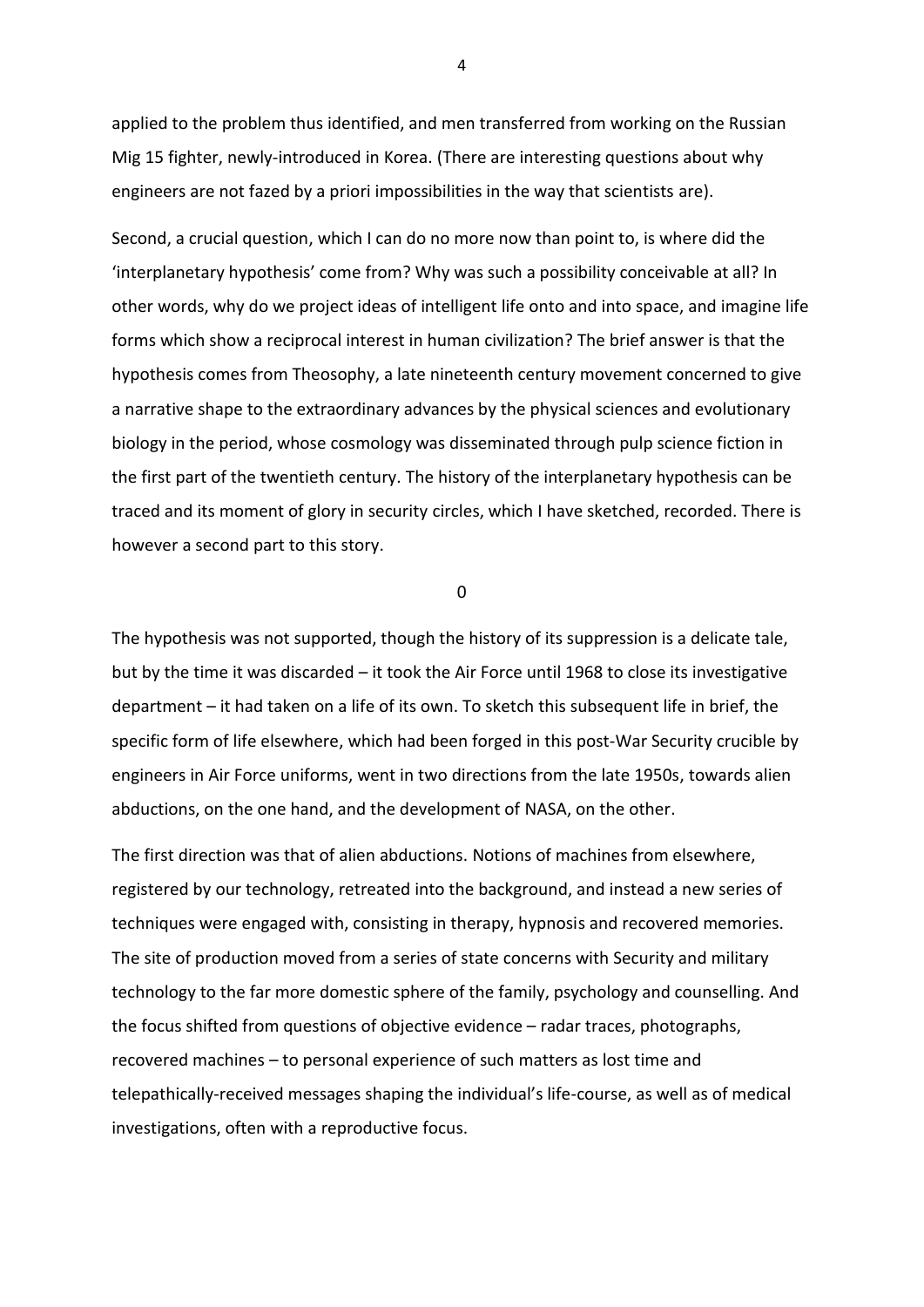Despite this considerable shift in focus, there was also a whole range of features in common between the earlier flying saucer sightings and the later memories of abductions, notably, the relationship of witnesses to experts, and what may be described as the 'thinness' of the objects or the experience being described. Likewise, the interest of the events lay elsewhere in both instances, in the contested explanations, the business of establishing the credibility of the witnesses (or destroying their character), and questions of the appropriate techniques to be employed and their interpretation. Just as with reports of UFOs, the best evidence in the case of abductions is to be found in the 'unseemly effects' experienced by the social body, found in the anomalous behaviour of both organizations and individuals that bear witness to turbulence in relationships.

The striking feature of abductions, apart from the prominence of therapeutic, medical and genetic motifs, is how close the figure of life elsewhere has come: it enters your home and your bedroom, paralyzes and abducts you to a nearby location for tests, entering not only your body but also your mind, by telepathy, and then puts in place certain mental barriers so that you cannot remember the events. These ideas have been developed over time into notions of repeated interventions – of the extraction of gametes, of surrogate pregnancies, of alien breeding programmes and therefore of cross-breeds and changelings – extended in some cases over the generations.

As you might expect, these ideas and experiences share a good deal both with contemporary television testimony and with forms of family court investigations into abuse, with the focus on producing reliable witnesses who can speak in a representative fashion for an exceptional human condition: that (in this case) of encountering life from elsewhere (cf. Dean 1998).

They also share several themes, in terms both of similarities and inversions, with the second direction of development in the period, NASA and its engagement with the possibilities of life out there. Clearly, in the latter case, the striking feature is how far distant life elsewhere has been projected. It is also worth remarking, given the trouble the Air Force had to go to in order to rid itself of the troublesome flying saucers, that a collateral group of scientists and engineers, relying on the same range of largely military technologies and industrial contractors, were prepared in the same period to take up the theme of life elsewhere in such a similar form: they dropped the vulgarities of flying saucers but kept the notion of life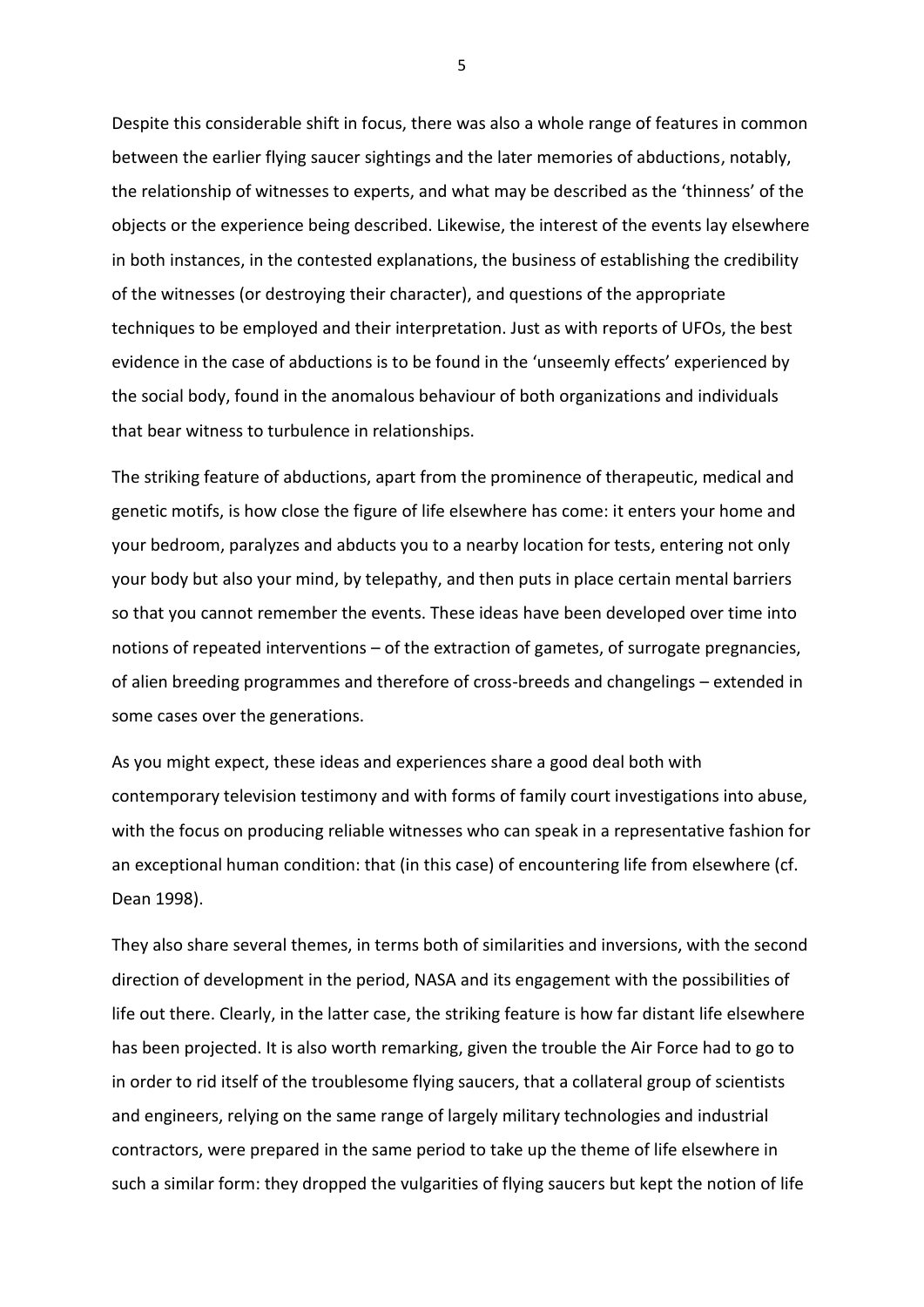out there intact, including the possibility of advanced civilizations on other planets with their own technological development and an interest in communicating between planets.

This adoption of a portfolio of ideas can in part be explained because NASA has from the start (1958) been a political project, linking national identity with science and technology, arising in the context of the Cold War and promulgated through the new medium of television, taken as a means of democratic education and participation, to offer a narrative of who we are at our best. The NASA narrative was built from the outset on publicity, technology, and space exploration. Dean (1998) draws a parallel in this narrative between astronauts and abductees: both are witnesses who can speak in a representative fashion (through television) for an exceptional human condition, going to the boundaries of possible experience; ordinary people with an extraordinary relation to space. Life out there was bound to play a part in the motives and ends of such a programme.

Once more, the possibility of such life is not separate from the world of science and technology, to be imposed upon it only by muddled thinking; rather, it is intimately involved with that world from the start, and takes its form and substance from contemporary technologies while, in return, contributing to their existence through the complex politics of funding and its accompanying narratives. We know a bit about the evidence for such life forms, which is that it will be manifested not so much in distant objects and acts – messages received, saucers seen, civilizations contacted – but more in human networks and events, witnessed perhaps above all in what I have called 'unseemly effects', in quarrels, anomalous happenings, and breakdowns in organization.

In this perspective, the split between SETI (the Search for Extraterrestrial Intelligence) and Exo-, later Astro-, biology in the early 1990s is exemplary. The two projects are based upon the same range of technologies – rocketry, radio telescopes, spectrum analysis, computing (all given form in the Second World War) – and share the same scientific credibility (Dick 2012). However, NASA was forced to drop one and to promote the other, in a history in which politics and funding decisions were all, and scientific interest and technological possibility played little or no part. Astrobiological Jacob received the blessing, while SETI Esau departed into the Wilderness, doubtless to found other nations. One may argue the merits of the respective projects, which come down to whether, in space exploration, one leaves all power of initiative in human hands or imagines some alternative source of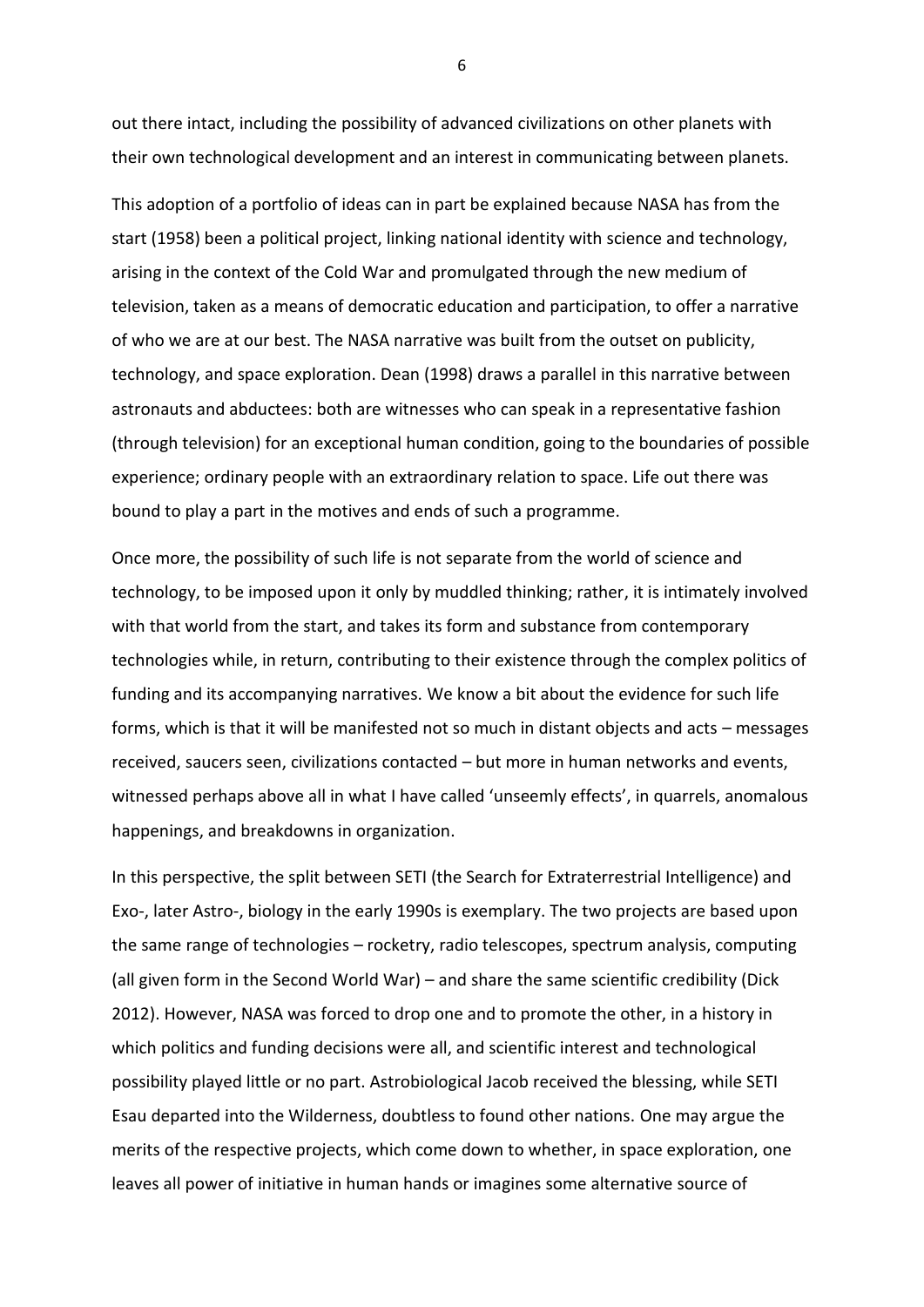intentional action, but the hybrid nature of the decision is worth noting, as are the resemblances it bears to episodes earlier in the same story. In that perspective, we may anticipate further twists in the tale, for discarded candidates have a way of reappearing in new guise.

0

What are the lessons of this case study? We might make a general point that, in the modern world, 'the sciences are historical and the humanities are technical' (Sale and Salisbury 2015: xxviii). Or say that the provable and the unprovable cannot be fully separated and that their interactions play out over time, in a fashion that cannot be anticipated but can only be reconstructed retrospectively. This is not then an attempt to relativize scientific achievements, but rather to historicize them and to note the crucial role of discarded hypotheses in the construction of new understandings.

From this case study, we can say that without Madame Blavatsky (the founder of Theosophy) and without her pulp progeny, who added little to her extraordinary synthesis, there would have been no interplanetary hypothesis. And without the interplanetary hypothesis, any notion of space exploration, even as a possibility, would have taken a very different form. We might have developed rockets, the better to kill one another, and even space platforms, from which to threaten to do so, but whether we would have undertaken further space exploration for purely utilitarian ends seems improbable. In practice, the interplanetary hypothesis allowed the hatching of the space programme, a successor to the Manhattan Project, the deployment of home radar, and the development of communications systems to transmit early warnings, which in turn underwrote the emergence of the computer industry. The interplanetary hypothesis permitted the creation of a big, state-funded project which built on these and other technologies and which was not simply focussed on national defence and warfare, but on scientific progress and a national horizon of hope for the future. In short, no flying saucers, no manned space programme …

TDJ Tim Jenkins <t.jenkins@jesus.cam.ac.uk>